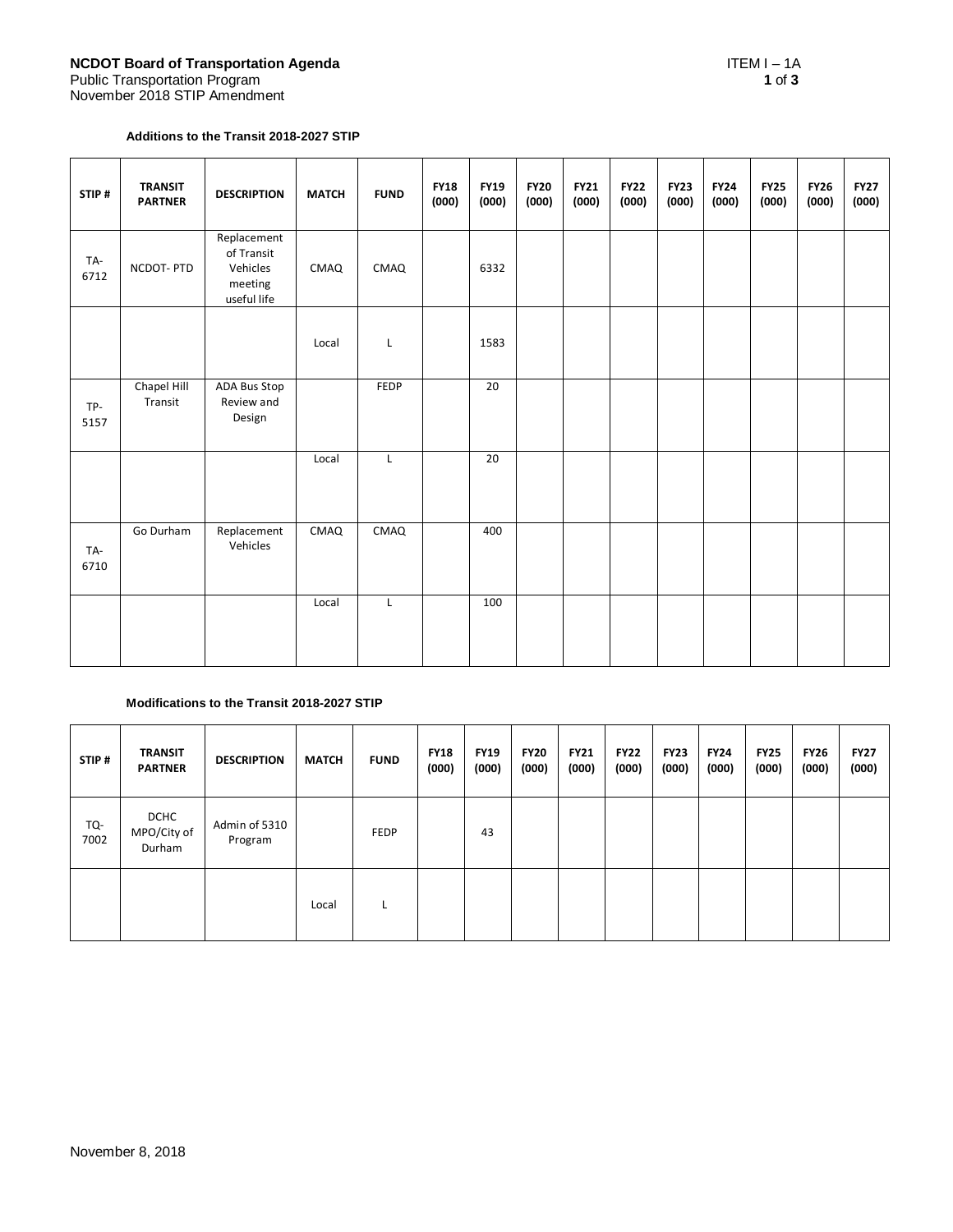# **NCDOT Board of Transportation Agenda** ITEM I – 1A

#### Public Transportation Program **2** of **3**

November 2018 STIP Amendment

| TQ-<br>5104    | Chapel Hill<br>Transit                                  | <b>EZ Rider</b><br>Senior Shuttle |                         | FEDP          | 120 |  |  |  |  |
|----------------|---------------------------------------------------------|-----------------------------------|-------------------------|---------------|-----|--|--|--|--|
|                |                                                         |                                   | Local                   | L             | 120 |  |  |  |  |
| TG-<br>6178A   | GoDurham                                                | Purchase of<br>Service            |                         | FEDP          | 100 |  |  |  |  |
|                |                                                         |                                   | Local                   | L             | 25  |  |  |  |  |
| TQ-<br>3001    | Durham<br>County<br>Access                              | Purchase of<br>Service            |                         | FEDP          | 100 |  |  |  |  |
|                |                                                         |                                   | Local                   | L             | 25  |  |  |  |  |
| TQ-<br>3002    | Orange<br>County                                        | Mobility<br>Management            |                         |               | 110 |  |  |  |  |
|                |                                                         |                                   | Local                   | L             | 28  |  |  |  |  |
| $TO-$<br>7008  | Western<br>Piedmont<br>Regional<br>Transit<br>Authority | Program<br>Administration         | FEDP                    | 5310          | 23  |  |  |  |  |
| $TG -$<br>6797 | Western<br>Piedmont<br>Regional<br>Transit<br>Authority | Preventive<br>Maintanence         | <b>FUZ</b>              | <b>STBGDA</b> | 334 |  |  |  |  |
|                |                                                         |                                   | $\overline{\mathsf{L}}$ | Local         | 83  |  |  |  |  |